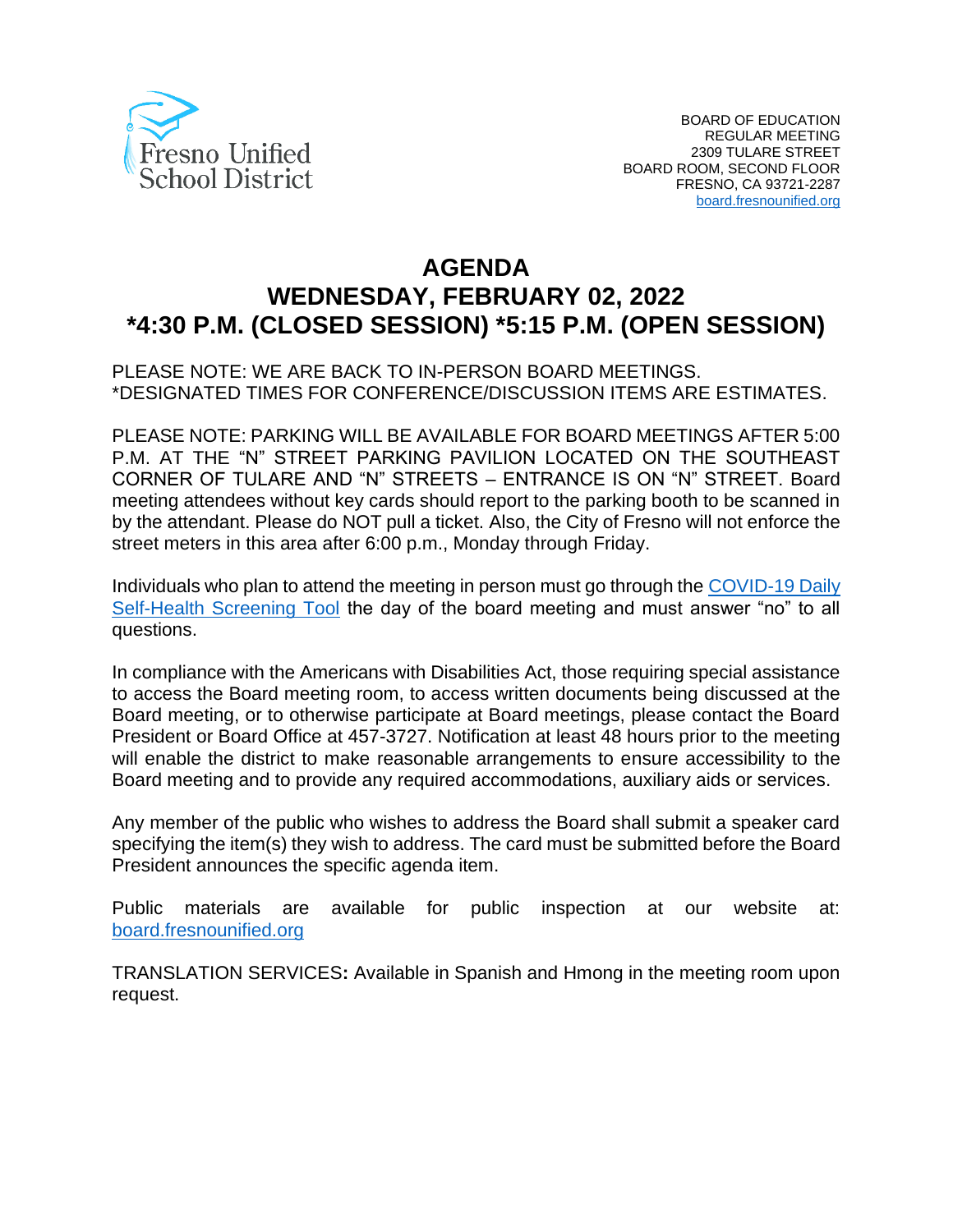## **\*4:30 P.M**.

**CALL** Meeting to Order **OPPORTUNITY** for Public Comment on Closed Session Agenda Items **RECESS** for Closed Session to discuss the following**:**

- 1. Student Expulsions Pursuant to Education Code Section 35146.
- 2. Conference with Labor Negotiator (Government Code Section 54957.6); FUSD Negotiator(s): Paul Idsvoog; Employee Organizations(s): FTA, CSEA, Chapter 125, CSEA, Chapter 143, SEIU, Local 521, FASTA/SEIU, Local 521/CTW, CLC, Fresno Unified Building & Construction Trades/FTA; International Association of Machinists and Aerospace Workers (IAMAW), Unrepresented Employees: All Management, Confidential, and Supervisory Employees.
- 3. Public Employee Discipline/Dismissal/Release/Reassignment/Resignation.
- 4. Public Employment/Appointment (Government Code Section 54957). a. Principal
- 5. Conference with Legal Counsel Anticipated/Pending/Threatened Litigation (Government Code Section 54956.9(d)(2)).
	- a. Jennifer Estrada v. Fresno Unified Workers' Compensation Fresno Unified Case No. 2015-0338
- 6. Conference with Legal Counsel Existing Litigation (Government Code Section 54956.9(d)(1)).
	- a. Potential Case (One)

**\*5:15 P.M., RECONVENE** and report action taken during Closed Session, if any.

#### **PLEDGE OF ALLEGIANCE**

A staff member will lead the flag salute.

#### **HEAR Report from Superintendent**

#### **OPPORTUNITY for Public Comment on Consent Agenda Items**

**ALL CONSENT AGENDA** items are considered routine by the Board of Education and will be enacted by one motion. There will be no separate discussion of items unless a Board member so requests, in which event, the item(s) will be considered following approval of the Consent Agenda.

#### **A. CONSENT AGENDA**

#### **A-1, APPROVE Personnel List**

Included in the Board binders is the Personnel List, Appendix A, as submitted. The Superintendent recommends approval. Fiscal impact: There is no fiscal impact to the district at this time. Contact person: Paul Idsvoog, telephone 457-3548.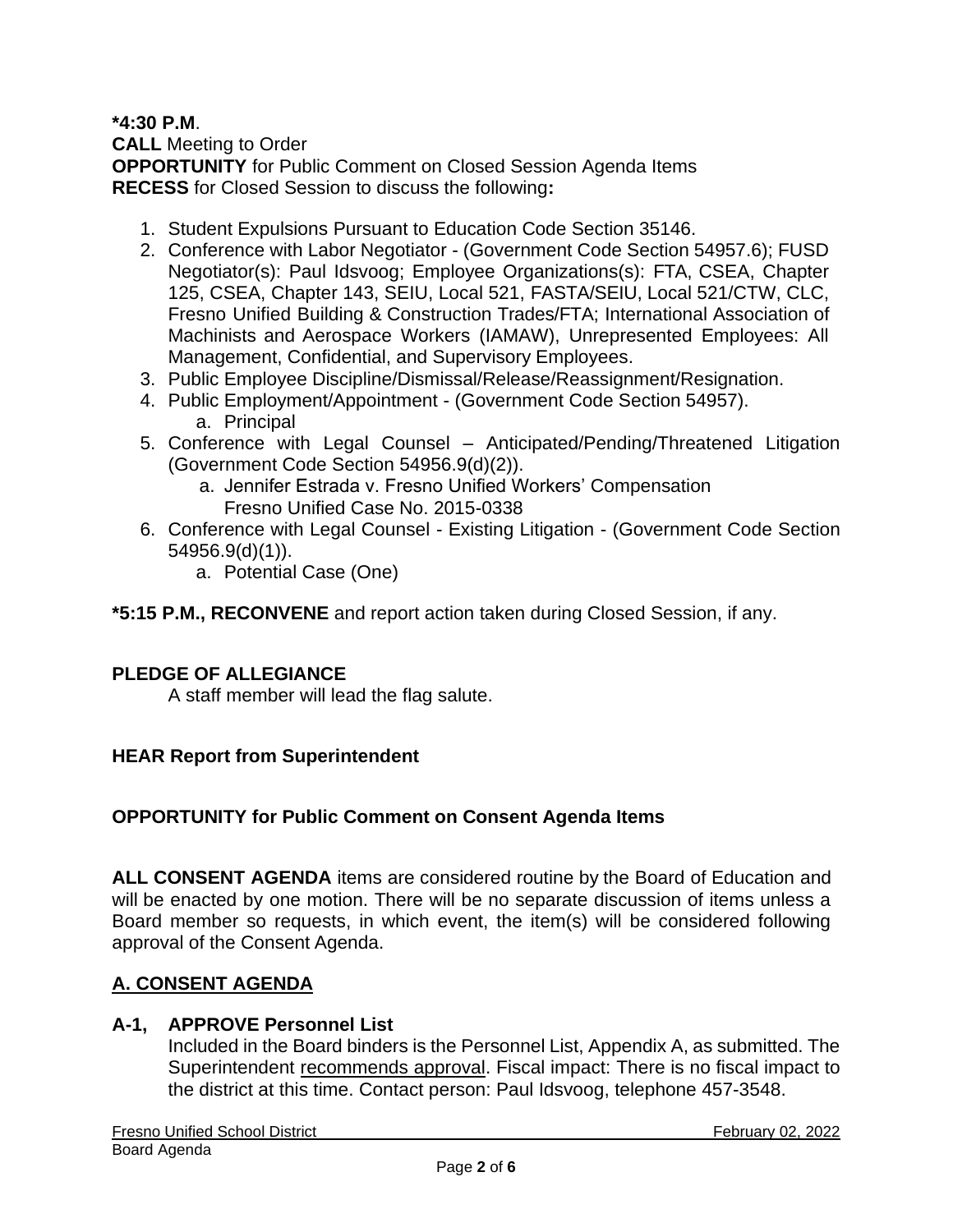# **A. CONSENT AGENDA - continued**

# **A-2, ADOPT Findings of Fact and Recommendations of District Administrative Board**

The Board of Education received and considered the Findings of Fact and Recommendations of District Administrative Panels resulting from hearings on expulsion and readmittance cases conducted during the period since the January 19, 2022 Regular Board Meeting. The Superintendent recommends adoption.

Fiscal impact: There is no fiscal impact to the district at this time. Contact person: Kim Mecum, telephone 457-3731.

## **A-3, ADOPT Resolution Proclaiming the Month of February 2022 as African American History Month**

Included in the Board binders is a resolution proclaiming the month of February 2022 as African America History Month. All schools are encouraged to celebrate the contributions of African Americans throughout the month of February through the use of curricular materials and other school-related activities. The Superintendent recommends adoption. Fiscal impact: There is no fiscal impact to the district at this time. Contact person: David Chavez, telephone 457-3566.

## **A-4, APPROVE Minutes from Prior Meetings**

Included in the Board binders are the draft minutes for January 05, 2022. The Superintendent recommends approval. Fiscal impact: There is no fiscal impact to the district. Contact person: Dr. Robert G. Nelson, telephone 457-3884.

## **A-5, APPROVE Appointment of Lourdes Medina to the Citizens' Bond Oversight Committee**

It is recommended the Board approve the appointment of Lourdes Medina to the Citizens' Bond Oversight Committee (CBOC). Ms. Medina is nominated by Trustee Islas. The role of the CBOC, which meets quarterly and reports to the Board annually, is to ensure bond proceeds are expended only for the purposes set forth in the ballot measures. The Superintendent recommends approval. Fiscal impact: No fiscal impact to the district. Contact person: Karin Temple, telephone 457- 3134.

#### **A-6, RATIFY an Agreement between Fresno Unified School District Early Learning Department and WestEd**

Ratification is requested for an agreement between Fresno Unified School District Early Learning Department and WestEd from November 04, 2021, through March 31, 2022. Services will include professional development for up to 160 participants on preschool foundations and developmental practices in alignment to the Desired Results Development Profile-Kindergarten. The cost will be \$17,000 and is funded by the one-time Expanded Learning Opportunities Grant. The Superintendent recommends ratification. Fiscal impact: Sufficient funds in the amount of \$17,000 are available in the Early Learning budget. The agreement is funded by the one-time Expanded Learning Opportunities Grant. Contact person: Lindsay Sanders, telephone 457-3750.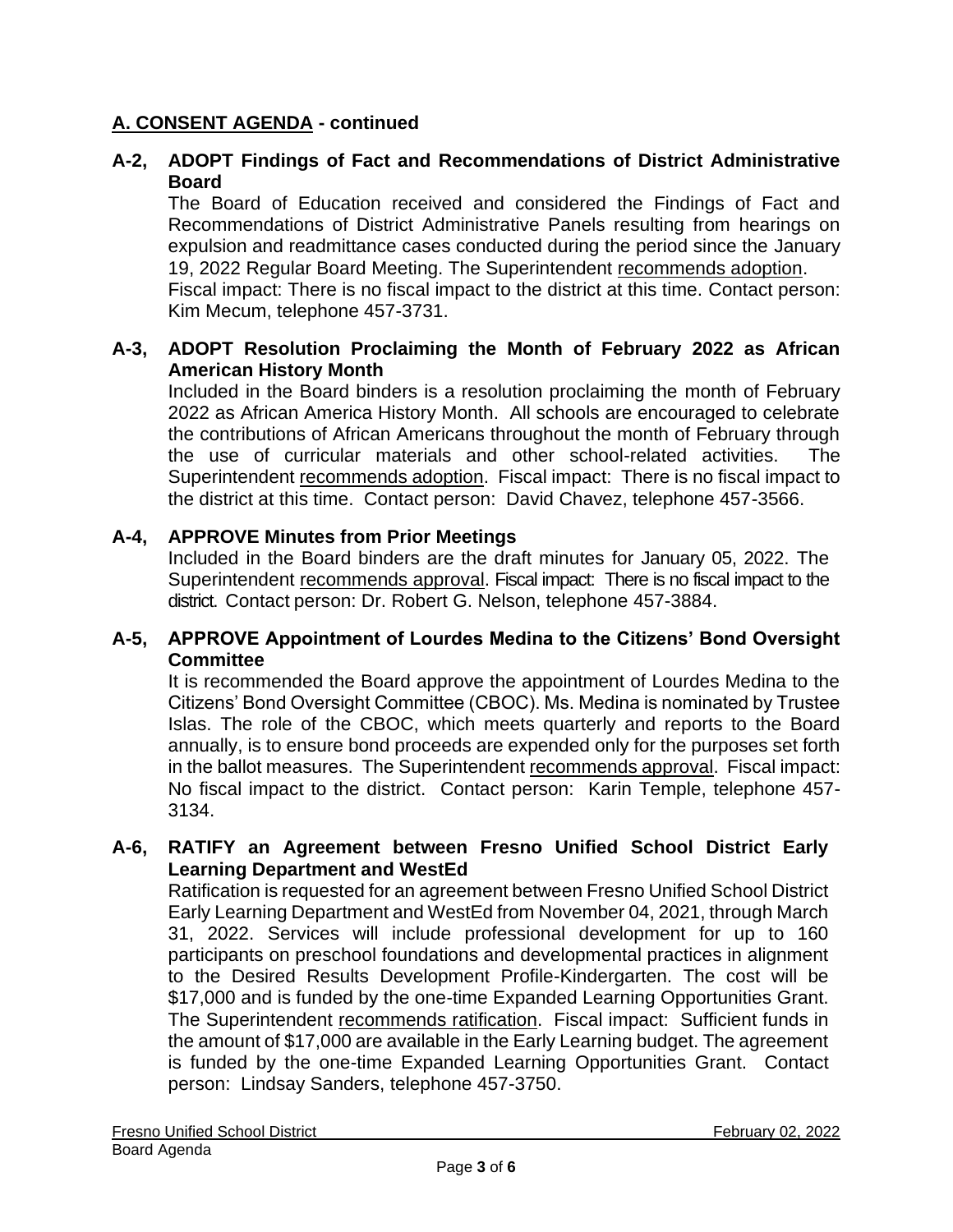# **A. CONSENT AGENDA - continued**

## **A-7, RATIFY Change Orders for the Projects Listed Below**

Included in the Board binders is information on Change Orders for the following projects:

Bid 19-42 Sections B, C and D, Lighting Improvements at Various Schools Phase 3

Change Order 4 (Section B, C, D) presented for ratification (credit) \$-29,635

Bid 21-11, Edison High School Gymnasium Addition Change Order 6 presented for ratification \$45,801

Bid 21-24, Columbia Elementary School Classroom Building Addition Change Order 4 presented for ratification (credit) \$-7,499

Bid 21-41, Duncan Polytechnical High School CTE Medical Science Building

Change Order 1 presented for ratification \$11,968

Bid 21-42 Section A, Bullard High School Athletic Field Improvements Change Order 1 presented for ratification \$34,807

The Superintendent recommends ratification. Fiscal impact: Sufficient funding in the amount of \$5,172 is available in the Measure X Fund for Bids 19-42 and 21-42; \$4,469 is available in the Measure M Fund for Bids 21-24 and 21-41; and \$45,801 is available in the School Facilities Fund for Bid 21-11. Contact person: Karin Temple, telephone 457-3134.

## **A-8, RATIFY Purchase Orders from November 01, 2021 through November 30, 2021**

Included in the Board binders is information on purchase orders issued from November 01, 2021 through November 30, 2021. For the reported dates, no purchase orders are identified that may present a potential conflict of interest for an individual Board member. Please be advised that pursuant to Board Bylaw 9270, each individual Board member has a continuing duty to disclose and abstain from voting on any item where the potential for a conflict of interest exists. The Superintendent recommends ratification. Fiscal impact: Funding is noted on the attached pages. Contact person: Karin Temple, telephone 457-3134.

#### **END OF CONSENT AGENDA (ROLL CALL VOTE)**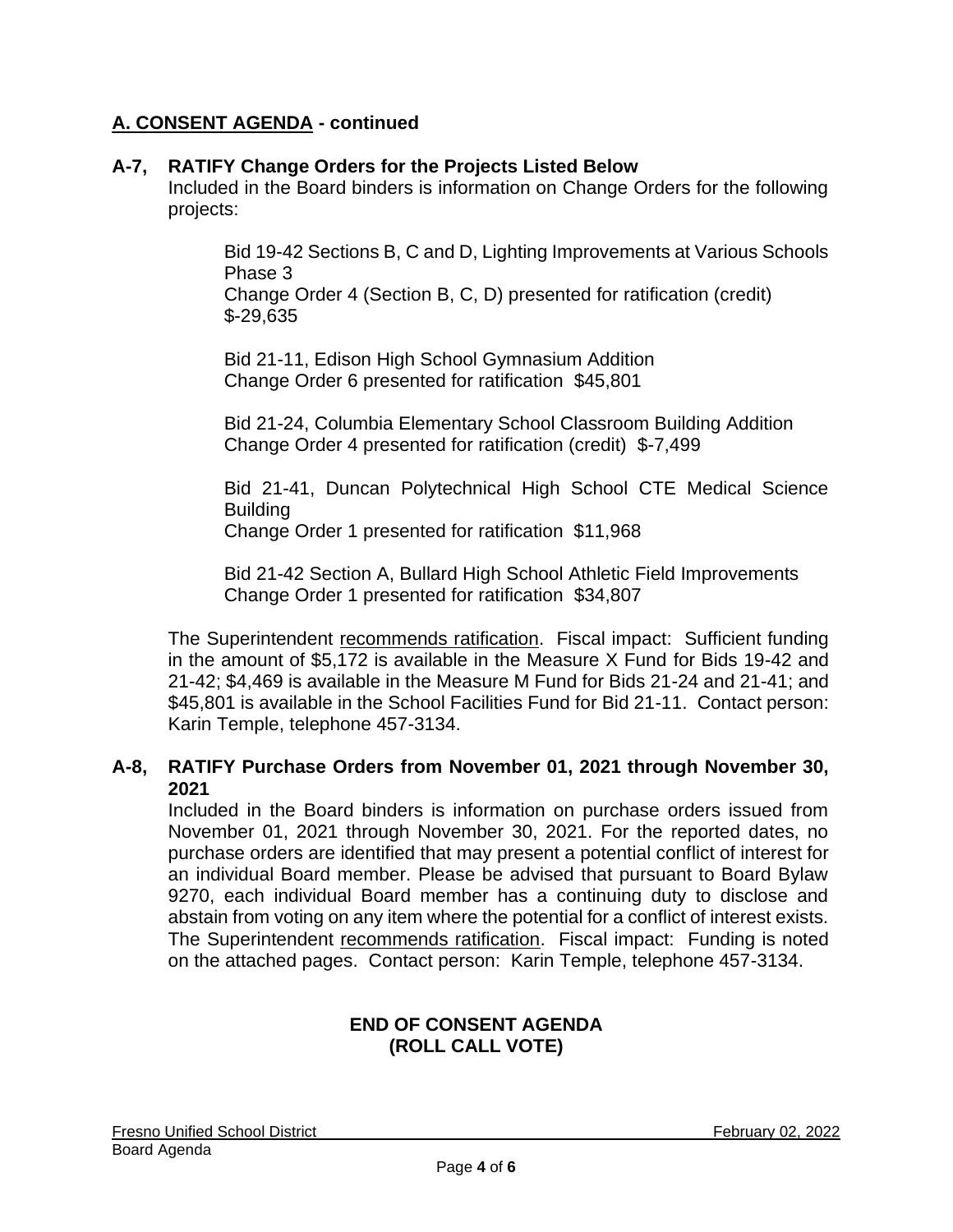# **UNSCHEDULED ORAL COMMUNICATIONS**

Individuals who wish to address the Board on topics within the Board's subject matter jurisdiction, but **not** listed on this agenda may do so at this time. If you wish to address the Board on a specific item that is listed on the agenda, you should do so when that specific item is called. Individuals shall submit a speaker card specifying the topic they wish to address. The card must be submitted before the Board President announces unscheduled oral communications.

While time limitations are at the discretion of the Board President, generally members of the public will be limited to a maximum of three (3) minutes per speaker for a total of thirty (30) minutes of public comment as designated on this agenda. Any individual who has not had an opportunity to address the Board during this initial thirty (30) minute period may do so at the end of the meeting after the Board has addressed all remaining items on this agenda. The Board recognizes that individuals may ask the Board to answer questions or respond to statements made during unscheduled oral communications and in accordance with Board Bylaw 9323, the Board shall take no action or discussion on any item not appearing on the posted agenda, except as authorized by law.

Members of the public with questions on school district issues may submit them in writing. The Board will automatically refer to the Superintendent any formal requests that are brought before them at this time. The appropriate staff member will furnish answers to questions.

# **B. CONFERENCE/DISCUSSION AGENDA**

# **\*6:00 P.M.**

## **B-9, DISCUSS and ADOPT Academic Calendars for 2022/23 and 2023/24**

Included in the Board binders are academic calendar options A and B for the 2022/23 and 2023/24 academic school years. Option A calendars were unanimously preferred by every stakeholder group including community, parents, labor partners, and student advisory board. Staff recommends option A calendars for both academic years. The Superintendent recommends adoption. Fiscal impact: There is no fiscal impact to the district at this time. Contact person: Kim Mecum, telephone 457-3731.

## **\*6:15 P.M.**

## **B-10, PRESENT and DISCUSS the 2022/23 Strategic Budget Development**

At the January 19, 2022, Board of Education meeting the 2022/23 Governor's Proposed Budget and the district's preliminary strategic budget development was discussed. On February 02, 2022, staff and the Board will continue budget development discussions. Fiscal impact: Not available at this time. Contact person: Santino Danisi, telephone 457-6226.